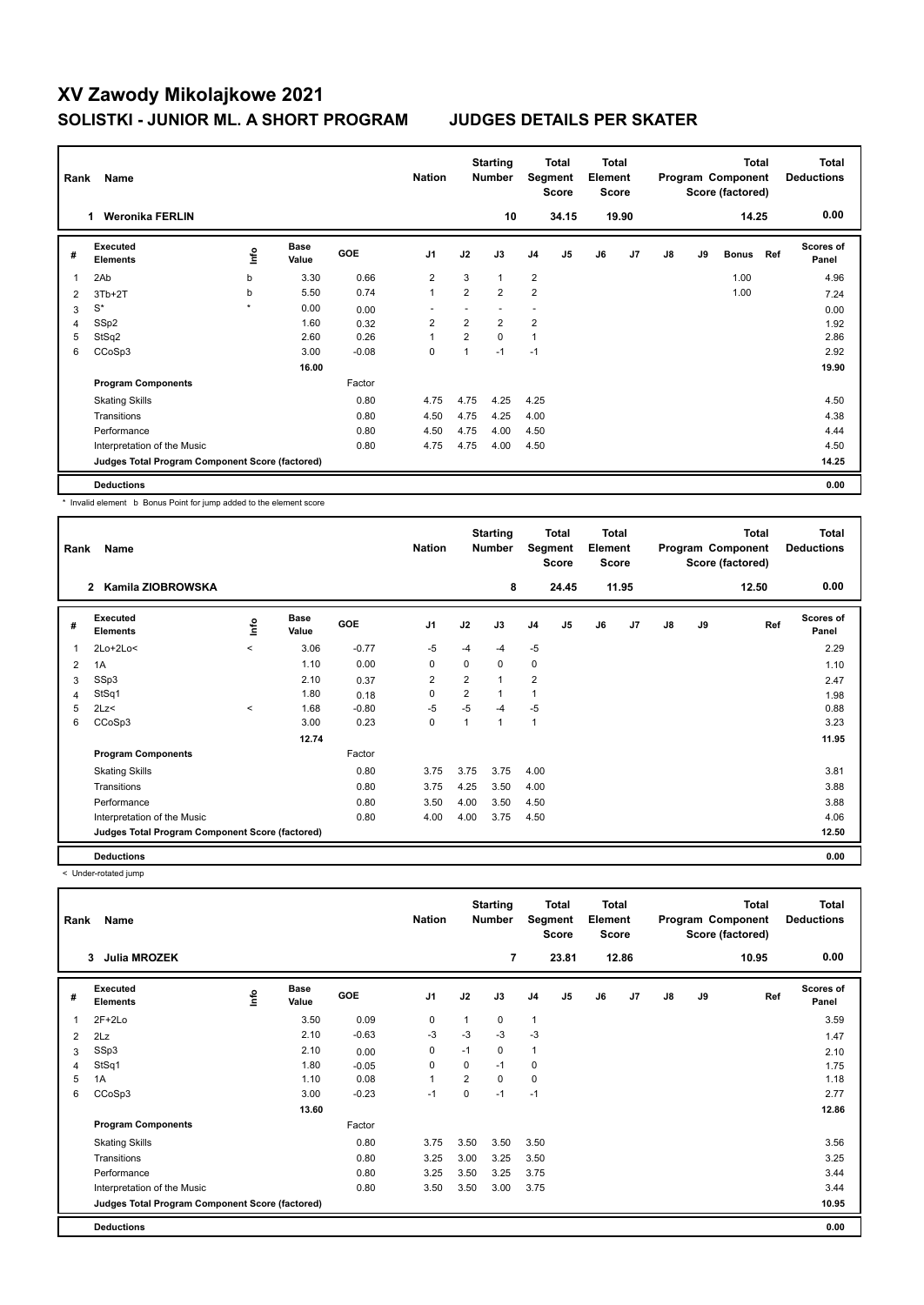# **XV Zawody Mikolajkowe 2021 SOLISTKI - JUNIOR ML. A SHORT PROGRAM JUDGES DETAILS PER SKATER**

|                | Rank<br>Name                                    |         |                      |         | <b>Nation</b>  |      | <b>Starting</b><br><b>Number</b> |                | <b>Total</b><br>Segment<br><b>Score</b> |    | <b>Total</b><br>Element<br><b>Score</b> |               |    | <b>Total</b><br>Program Component<br>Score (factored) | <b>Total</b><br><b>Deductions</b> |
|----------------|-------------------------------------------------|---------|----------------------|---------|----------------|------|----------------------------------|----------------|-----------------------------------------|----|-----------------------------------------|---------------|----|-------------------------------------------------------|-----------------------------------|
|                | Maja KRZYSIAK<br>4                              |         |                      |         |                |      | 6                                |                | 19.40                                   |    | 9.15                                    |               |    | 10.75                                                 | $-0.50$                           |
| #              | Executed<br><b>Elements</b>                     | ١nto    | <b>Base</b><br>Value | GOE     | J <sub>1</sub> | J2   | J3                               | J <sub>4</sub> | J <sub>5</sub>                          | J6 | J7                                      | $\mathsf{J}8$ | J9 | Ref                                                   | <b>Scores of</b><br>Panel         |
|                | 2Lo                                             |         | 1.70                 | $-0.85$ | $-5$           | $-5$ | $-5$                             | $-5$           |                                         |    |                                         |               |    |                                                       | 0.85                              |
| $\overline{2}$ | SSp3                                            |         | 2.10                 | 0.21    | 1              | 2    | $\mathbf 0$                      | $\mathbf{1}$   |                                         |    |                                         |               |    |                                                       | 2.31                              |
| 3              | StSq1                                           |         | 1.80                 | $-0.09$ | 0              | 0    | $-1$                             | $-1$           |                                         |    |                                         |               |    |                                                       | 1.71                              |
|                | 1A                                              |         | 1.10                 | 0.03    | 0              | 1    | 0                                | $\mathbf 0$    |                                         |    |                                         |               |    |                                                       | 1.13                              |
| 5              | 2F+1T*                                          | $\star$ | 1.80                 | $-0.90$ | $-5$           | $-5$ | $-5$                             | $-5$           |                                         |    |                                         |               |    |                                                       | 0.90                              |
| 6              | CCoSp3                                          |         | 3.00                 | $-0.75$ | $-2$           | $-2$ | $-3$                             | $-3$           |                                         |    |                                         |               |    |                                                       | 2.25                              |
|                |                                                 |         | 11.50                |         |                |      |                                  |                |                                         |    |                                         |               |    |                                                       | 9.15                              |
|                | <b>Program Components</b>                       |         |                      | Factor  |                |      |                                  |                |                                         |    |                                         |               |    |                                                       |                                   |
|                | <b>Skating Skills</b>                           |         |                      | 0.80    | 3.25           | 3.50 | 3.00                             | 3.50           |                                         |    |                                         |               |    |                                                       | 3.31                              |
|                | Transitions                                     |         |                      | 0.80    | 3.00           | 4.00 | 3.50                             | 3.25           |                                         |    |                                         |               |    |                                                       | 3.44                              |
|                | Performance                                     |         |                      | 0.80    | 3.00           | 3.50 | 3.00                             | 3.75           |                                         |    |                                         |               |    |                                                       | 3.31                              |
|                | Interpretation of the Music                     |         |                      | 0.80    | 3.25           | 3.50 | 3.00                             | 3.75           |                                         |    |                                         |               |    |                                                       | 3.38                              |
|                | Judges Total Program Component Score (factored) |         |                      |         |                |      |                                  |                |                                         |    |                                         |               |    |                                                       | 10.75                             |
|                | <b>Deductions</b>                               |         | Falls:               | $-0.50$ |                |      |                                  |                |                                         |    |                                         |               |    |                                                       | $-0.50$                           |

\* Invalid element

| Rank | Name                                            |       |                      | <b>Nation</b> | <b>Starting</b><br><b>Number</b> |      | <b>Total</b><br>Segment<br><b>Score</b> |                | <b>Total</b><br>Element<br><b>Score</b> |    | <b>Total</b><br>Program Component<br>Score (factored) |    |    | <b>Total</b><br><b>Deductions</b> |                           |
|------|-------------------------------------------------|-------|----------------------|---------------|----------------------------------|------|-----------------------------------------|----------------|-----------------------------------------|----|-------------------------------------------------------|----|----|-----------------------------------|---------------------------|
|      | <b>Matylda GALKA</b><br>5                       |       |                      |               |                                  |      | 3                                       |                | 17.97                                   |    | 9.82                                                  |    |    | 8.15                              | 0.00                      |
| #    | Executed<br><b>Elements</b>                     | ۴ů    | <b>Base</b><br>Value | <b>GOE</b>    | J <sub>1</sub>                   | J2   | J3                                      | J <sub>4</sub> | J <sub>5</sub>                          | J6 | J7                                                    | J8 | J9 | Ref                               | <b>Scores of</b><br>Panel |
| 1    | 1A                                              |       | 1.10                 | 0.03          | 1                                | 0    | 0                                       | $\mathbf 0$    |                                         |    |                                                       |    |    |                                   | 1.13                      |
| 2    | 2Loq+2Lo<                                       | $\,<$ | 3.06                 | $-0.64$       | $-4$                             | $-4$ | $-2$                                    | $-5$           |                                         |    |                                                       |    |    |                                   | 2.42                      |
| 3    | SSp2                                            |       | 1.60                 | $-0.04$       | 0                                | 0    | 0                                       | $-1$           |                                         |    |                                                       |    |    |                                   | 1.56                      |
| 4    | 2Fq                                             | q     | 1.80                 | $-0.59$       | $-3$                             | $-3$ | $-3$                                    | $-4$           |                                         |    |                                                       |    |    |                                   | 1.21                      |
| 5    | CCoSp2                                          |       | 2.50                 | $-0.31$       | $-1$                             | $-1$ | $-2$                                    | $-1$           |                                         |    |                                                       |    |    |                                   | 2.19                      |
| 6    | StSqB                                           |       | 1.50                 | $-0.19$       | $\mathbf 0$                      | $-1$ | $-3$                                    | $-1$           |                                         |    |                                                       |    |    |                                   | 1.31                      |
|      |                                                 |       | 11.56                |               |                                  |      |                                         |                |                                         |    |                                                       |    |    |                                   | 9.82                      |
|      | <b>Program Components</b>                       |       |                      | Factor        |                                  |      |                                         |                |                                         |    |                                                       |    |    |                                   |                           |
|      | <b>Skating Skills</b>                           |       |                      | 0.80          | 2.75                             | 3.00 | 2.50                                    | 2.75           |                                         |    |                                                       |    |    |                                   | 2.75                      |
|      | Transitions                                     |       |                      | 0.80          | 2.50                             | 2.50 | 2.25                                    | 2.50           |                                         |    |                                                       |    |    |                                   | 2.44                      |
|      | Performance                                     |       |                      | 0.80          | 2.25                             | 2.75 | 2.25                                    | 2.75           |                                         |    |                                                       |    |    |                                   | 2.50                      |
|      | Interpretation of the Music                     |       |                      | 0.80          | 2.50                             | 2.50 | 2.25                                    | 2.75           |                                         |    |                                                       |    |    |                                   | 2.50                      |
|      | Judges Total Program Component Score (factored) |       |                      |               |                                  |      |                                         |                |                                         |    |                                                       |    |    |                                   | 8.15                      |
|      | <b>Deductions</b>                               |       |                      |               |                                  |      |                                         |                |                                         |    |                                                       |    |    |                                   | 0.00                      |

< Under-rotated jump q Jump landed on the quarter

| Rank | Name                                            |    |                      |            | <b>Nation</b>  |      | <b>Starting</b><br><b>Number</b> |                | Total<br>Segment<br><b>Score</b> |    | <b>Total</b><br>Element<br><b>Score</b> |               |    | <b>Total</b><br>Program Component<br>Score (factored) | <b>Total</b><br><b>Deductions</b> |  |
|------|-------------------------------------------------|----|----------------------|------------|----------------|------|----------------------------------|----------------|----------------------------------|----|-----------------------------------------|---------------|----|-------------------------------------------------------|-----------------------------------|--|
|      | 6<br><b>Maria JANKOWSKA</b>                     |    |                      |            |                |      | $\mathbf{2}$                     |                | 17.83                            |    | 9.53                                    |               |    | 8.30                                                  | 0.00                              |  |
| #    | <b>Executed</b><br><b>Elements</b>              | ۴ů | <b>Base</b><br>Value | <b>GOE</b> | J <sub>1</sub> | J2   | J3                               | J <sub>4</sub> | J5                               | J6 | J7                                      | $\mathsf{J}8$ | J9 | Ref                                                   | Scores of<br>Panel                |  |
| 1    | 1A                                              |    | 1.10                 | 0.03       | 0              | 1    | 0                                | 0              |                                  |    |                                         |               |    |                                                       | 1.13                              |  |
| 2    | 2S                                              |    | 1.30                 | $-0.07$    | $-1$           | 0    | $-1$                             | 0              |                                  |    |                                         |               |    |                                                       | 1.23                              |  |
| 3    | CCoSp3                                          |    | 3.00                 | 0.00       | 0              | 0    | 0                                | 0              |                                  |    |                                         |               |    |                                                       | 3.00                              |  |
| 4    | 2T+COMBO                                        |    | 1.30                 | $-0.65$    | $-5$           | $-5$ | $-5$                             | -5             |                                  |    |                                         |               |    |                                                       | 0.65                              |  |
| 5    | SSp3                                            |    | 2.10                 | 0.11       | 1              | 1    | $-1$                             | $\mathbf{1}$   |                                  |    |                                         |               |    |                                                       | 2.21                              |  |
| 6    | StSqB                                           |    | 1.50                 | $-0.19$    | $-2$           | $-2$ | 0                                | $-1$           |                                  |    |                                         |               |    |                                                       | 1.31                              |  |
|      |                                                 |    | 10.30                |            |                |      |                                  |                |                                  |    |                                         |               |    |                                                       | 9.53                              |  |
|      | <b>Program Components</b>                       |    |                      | Factor     |                |      |                                  |                |                                  |    |                                         |               |    |                                                       |                                   |  |
|      | <b>Skating Skills</b>                           |    |                      | 0.80       | 2.75           | 2.75 | 2.75                             | 2.75           |                                  |    |                                         |               |    |                                                       | 2.75                              |  |
|      | Transitions                                     |    |                      | 0.80       | 2.50           | 2.50 | 2.25                             | 2.50           |                                  |    |                                         |               |    |                                                       | 2.44                              |  |
|      | Performance                                     |    |                      | 0.80       | 2.50           | 2.50 | 2.50                             | 3.00           |                                  |    |                                         |               |    |                                                       | 2.63                              |  |
|      | Interpretation of the Music                     |    |                      | 0.80       | 2.75           | 2.50 | 2.25                             | 2.75           |                                  |    |                                         |               |    |                                                       | 2.56                              |  |
|      | Judges Total Program Component Score (factored) |    |                      |            |                |      |                                  |                |                                  |    |                                         |               |    |                                                       | 8.30                              |  |
|      | <b>Deductions</b>                               |    |                      |            |                |      |                                  |                |                                  |    |                                         |               |    |                                                       | 0.00                              |  |